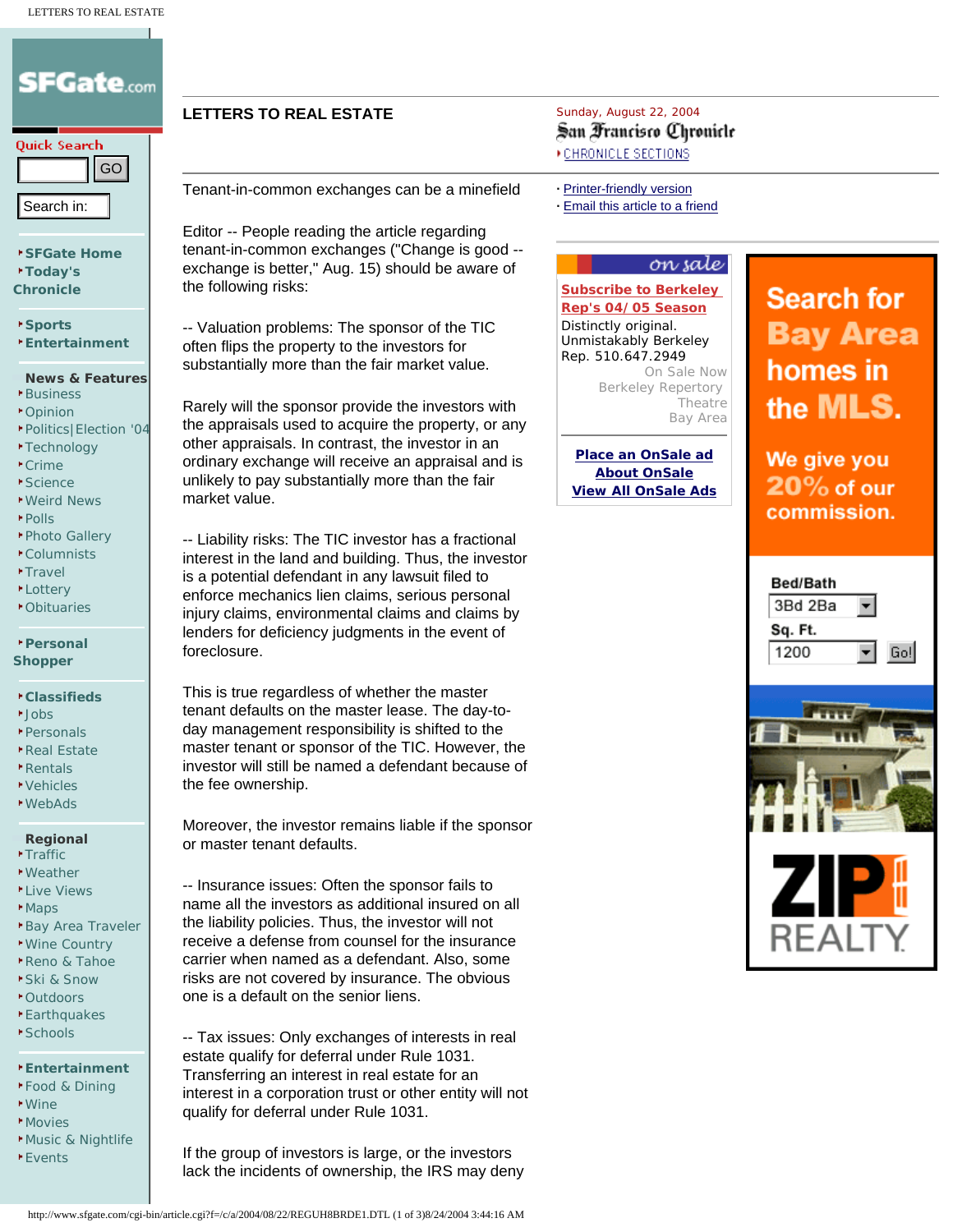#### LETTERS TO REAL ESTATE

- [Performance](http://www.sfgate.com/eguide/performance/)
- [Art](http://www.sfgate.com/eguide/art/)
- **[Books](http://www.sfgate.com/eguide/books/)**
- [Comics](http://www.sfgate.com/comics/)
- [TV & Radio](http://www.sfgate.com/tvradio/)
- [Search Listings](http://www.sfgate.com/eguide/search/)
- **Living**
- **[Health](http://www.sfgate.com/health/)**
- [Home & Garden](http://www.sfgate.com/homeandgarden/)
- [Gay & Lesbian](http://www.sfgate.com/eguide/gay/)
- [Horoscope](http://www.sfgate.com/eguide/horoscope/)

#### **Resources**

- [Search & Archives](http://www.sfgate.com/search/)
- [Feedback/Contacts](http://www.sfgate.com/feedback/)
- [Corrections](http://www.sfgate.com/pages/corrections/)
- [Newsletters](http://www.sfgate.com/newsletters/)
- [Promotions](http://www.sfgate.com/promotions/) [Site Index](http://www.sfgate.com/index/)

#### **Subscriber**

- **Service [Missed Delivery](https://www.subscriber-services.com/sfchron/)**
- [Vacation Hold](https://www.subscriber-services.com/sfchron/landing.asp?code=VAC)
- [Subscribe](https://www.subscriber-services.com/sfchron/landing.asp?code=HDDEFA)
- [Contact](https://www.subscriber-services.com/sfchron/landing.asp?code=CONTACT)

#### **Advertising**

- [Advertise in Print](http://www.sfgate.com/chronicle/advertise/)
- [Place a Classified](http://www.sfgate.com/classifieds/chronicle/)
- **[Advertise Online](http://www.sfgate.com/sales/mediakit/contact/)**
- [SF Gate Media Kit](http://www.sfgate.com/mediakit/)

exchange treatment. In other words, the investor has exchanged real estate for a security instead of like-kind real estate.

-- Management issues: After the passage of time, investors will want to sell or exchange their fractional interests. The sponsor may have restrictions. Also, the sponsor may want to sell, while the investors want to hold the property.

One must review the TIC documents closely to determine how such disputes are resolved. Often, the sponsor will select an inconvenient forum and require the investors to pay substantial fees.

For example, the American Arbitration Association will require the investors to pay many thousands of dollars up front. These arbitration fees may exceed the court costs.

### **GLEN L. MOSS**

Hayward

Raring to party in rural Cotati

Editor -- In reference to your article, "Cotati cottages sell country charm" (Aug. 15), as a San Francisco refugee, I would like to offer a few comments.

First, in the city, the large combined living space that includes the living, dining and kitchen would be considered a loft and would be considered affordable.

Second, the drive north has averaged only 45 minutes during noncommute hours, and the exit for Highway 116 is well below the real bottleneck of Santa Rosa. On most days, it requires more than 45 minutes just to get across town in San Francisco.

Third, the aroma that abounds in San Francisco is usually that of a human kind, from all the open latrines that are commonly known as city streets.

When our move-in date arrives, this is one San Francisco refugee who, after 25 years in the city, will be glad to own a three-bedroom, 2 1/2-bath home in beautiful Sonoma County, nature and all.

M.T. McCALL

San Francisco

*Letters to Real Estate may be sent to 901 Mission*